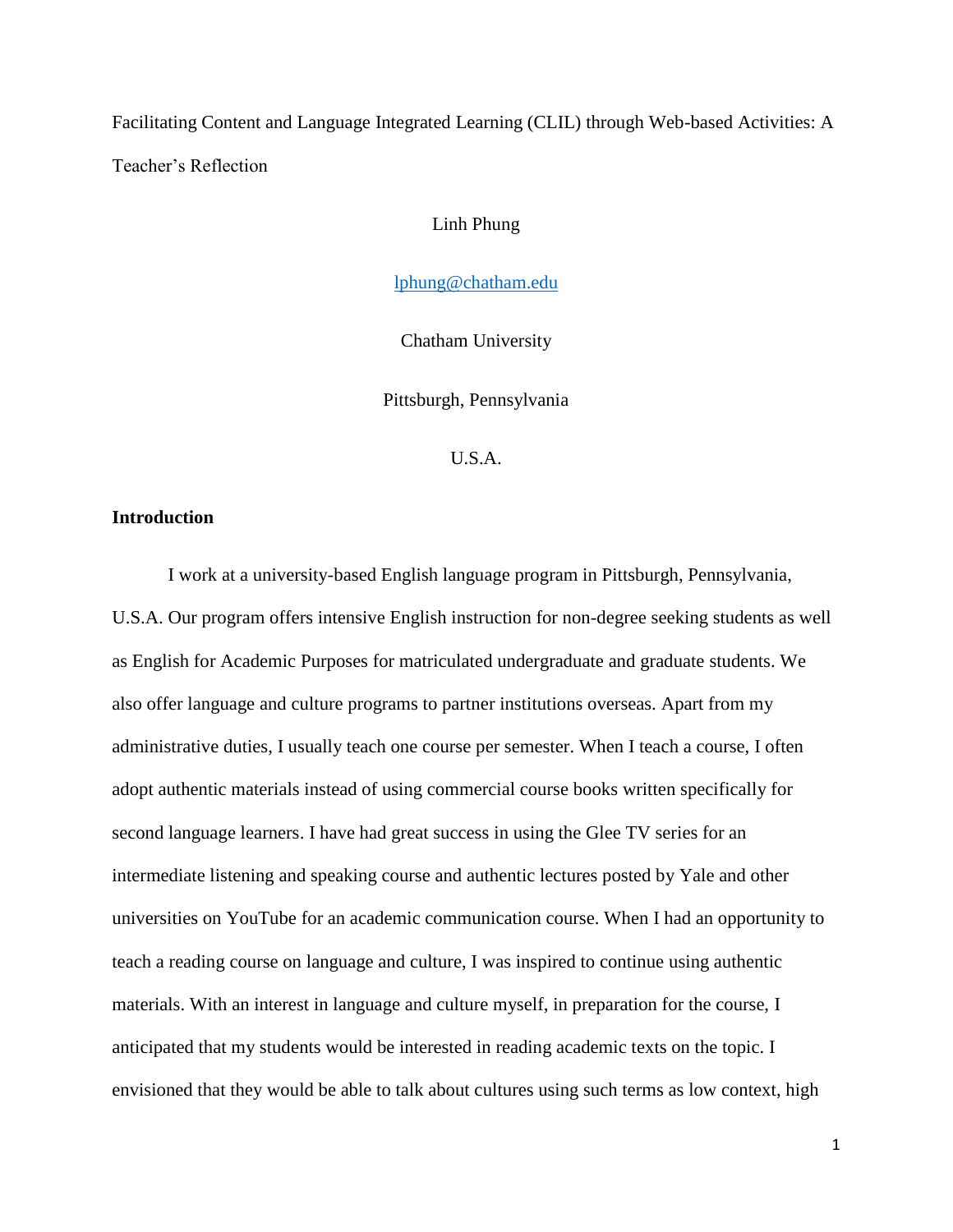context, power distance, identity, communication styles, and so on. In short, I would like them to read academic texts, learn some technical concepts in intercultural communication, use those concepts to reflect on their intercultural experiences, and improve their linguistic competence while doing those things. Content and Language Integrated Learning (CLIL) provided a framework that would help me to achieve those teaching goals. In addition, I would like the students to engage in the learning process interactively and collaboratively both inside and outside the classroom. Internet-based technologies were employed to enable me to engage the learners in those manners. In addition, the concept 'peer-to-peer collaborative dialogue' provided me with information of conditions facilitative of language learning. Especially, a materials development framework introduced by Tomlinson (2003a) helped guide me through the process of developing materials and activities for the course.

In this paper, I will explain the concepts and frameworks mentioned above and how they informed my decision making: CLIL, peer-to-peer collaborative dialogue, and a materials development framework. After that, I will describe a unit of materials, a lesson, and several technologies used to organize various web-based activities in the course together with my evaluation of the materials and activities based on learners' feedback and language production.

### **CLIL**

As the term suggests, Content and Language Integrated Learning (CLIL) is an educational approach with a dual focus on language and content (Coyle, Hood & Marsh, 2010). According to the authors, the term was adopted in 1994 within the European context to describe and further design good practice in schools where teaching and learning take place in an additional language. You may wonder what the difference is between CLIL and other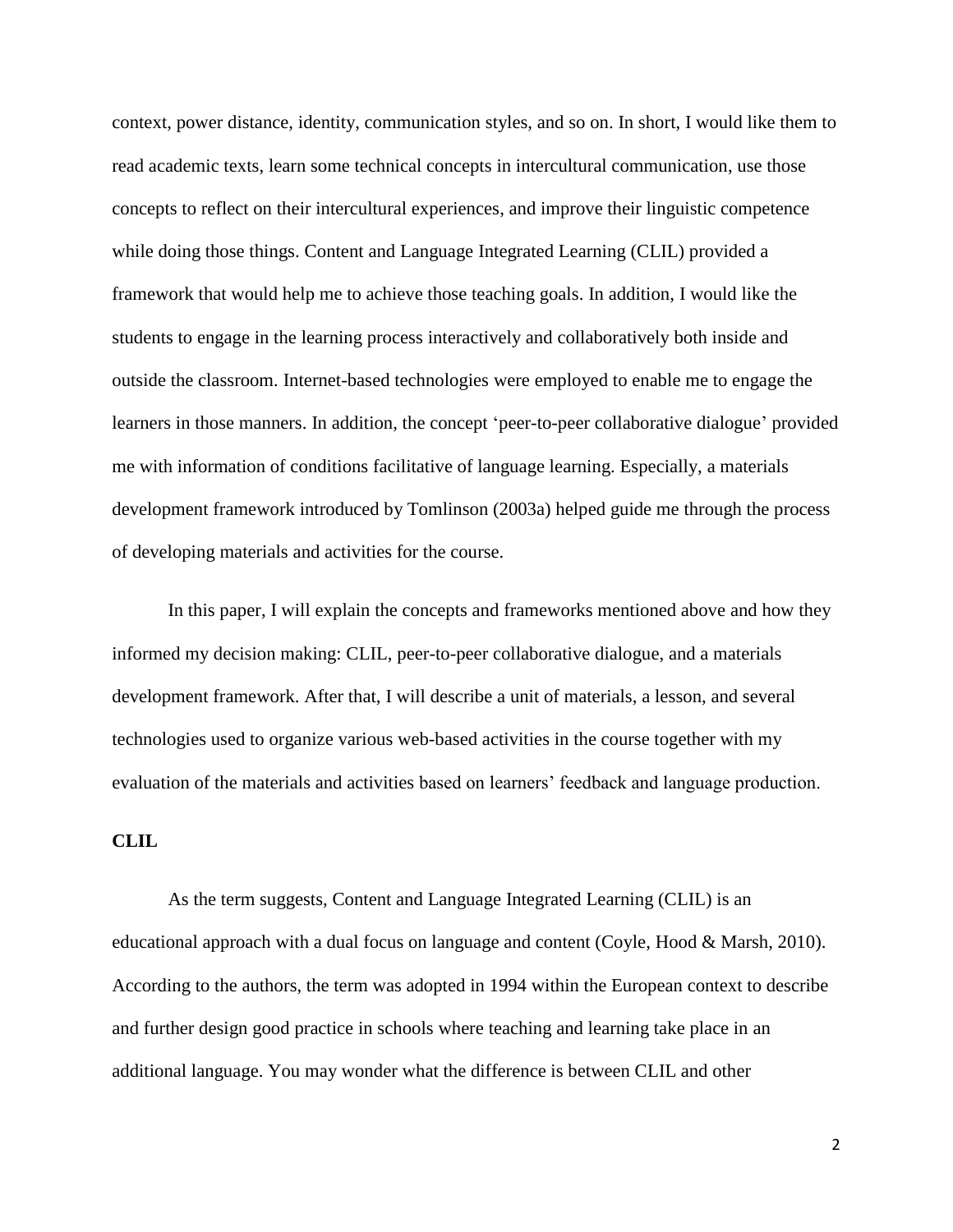approaches, such as content-based instruction, immersion education, and bilingual education. According to Coyle, what separates CLIL from those approaches is 'the planned pedagogic integration of contextualized content, cognition, communication, and culture into the teaching and learning practice' (p. 45). This integration, as illustrated by the 4Cs Framework explained in Coyle et. al (2010), is what drew me to CLIL. In this framework, the 4Cs stand for communication, content, cognition, and culture. In simple terms, content refers to the subject matter; communication refers to language learning and using and is used interchangeably with language; cognition refers to learning and thinking processes; and culture refers to the goal of developing intercultural understanding in language education. In addition, all decisions regarding those components are within specific contexts with specific learner needs, curricular goals, and resources.

As I will focus on just one unit on identity and intercultural communication in my course, I am going to explain how the 4Cs were considered. Regarding the content, the materials would cover different types of social identities (gender identity, sexual identity, age identity, racial identity, and ethnic identity) and related issues (stereotypes, prejudice, and discrimination). Regarding cognition, learners would need to define concepts, give examples to further explain the concepts, and use the concepts to better understand issues presented in the readings as well as interpret their experiences.

In terms of communication, to determine the language focus for the unit, the Language Triptych in Coyle et al. (2010) provided me with a useful analytical tool. According to the authors, language *of* learning is language needed for learners to access basic concepts and skills relating to the subject theme or topic. In this case, the materials would need to facilitate the learning of concepts in intercultural communication. Language *for* learning focuses on the kind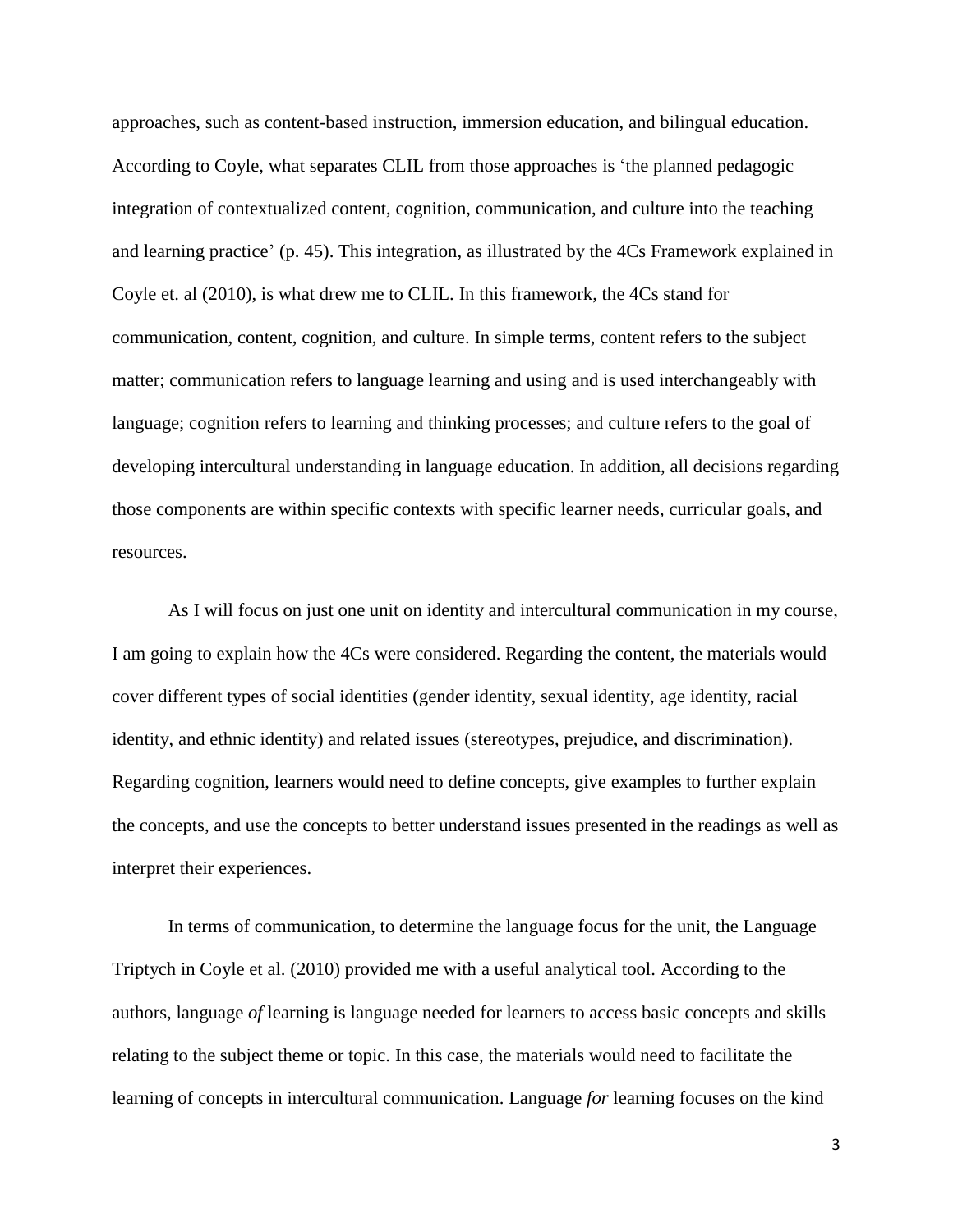of language needed to operate in a foreign language environment (strategies to work in pairs or in groups, to discuss ideas, to ask questions, etc.). In my unit, I planned to instruct the learners on how to work in groups. Language *through* learning has to do with capturing language as it is needed by individual learners during the learning process (ibid.) For example, learners may need assistance with language to articulate their understanding. Also, certain new language and skills emerge as learners use language in the learning process. Recognizing learners' needs and their emerging language and skills, the teacher can develop or tailor the materials to address needs and reinforce emerging abilities. Many activities in my course were developed based on the learners' emerging needs. Regarding the remaining C in the framework, i.e. culture, the materials in the current unit would aim to develop learners' self-awareness in intercultural communication and understanding and appreciation of diversity and differences.

#### **A framework for materials development**

In various books on materials development and materials evaluation by Tomlinson, (2003a; 2003b; 2011), the author urges materials developers and evaluators to follow a coherent and principled framework to guide their work. This framework requires materials developers and evaluators to review the current knowledge accumulated through empirical research in the field of language learning and teaching, reflect on their own beliefs on language learning and teaching, articulate those beliefs, and turn them into criteria to guide the materials development and evaluation process. The framework also defines materials in a broad sense to include any language input that learners are exposed to and any learning activities that they engage in. While I had taken numerous courses on language learning and teaching and have taught EFL and ESL for many years, I had never explicitly articulated beliefs and principles that were specific and measurable enough to be used as criteria for materials development. The process of articulating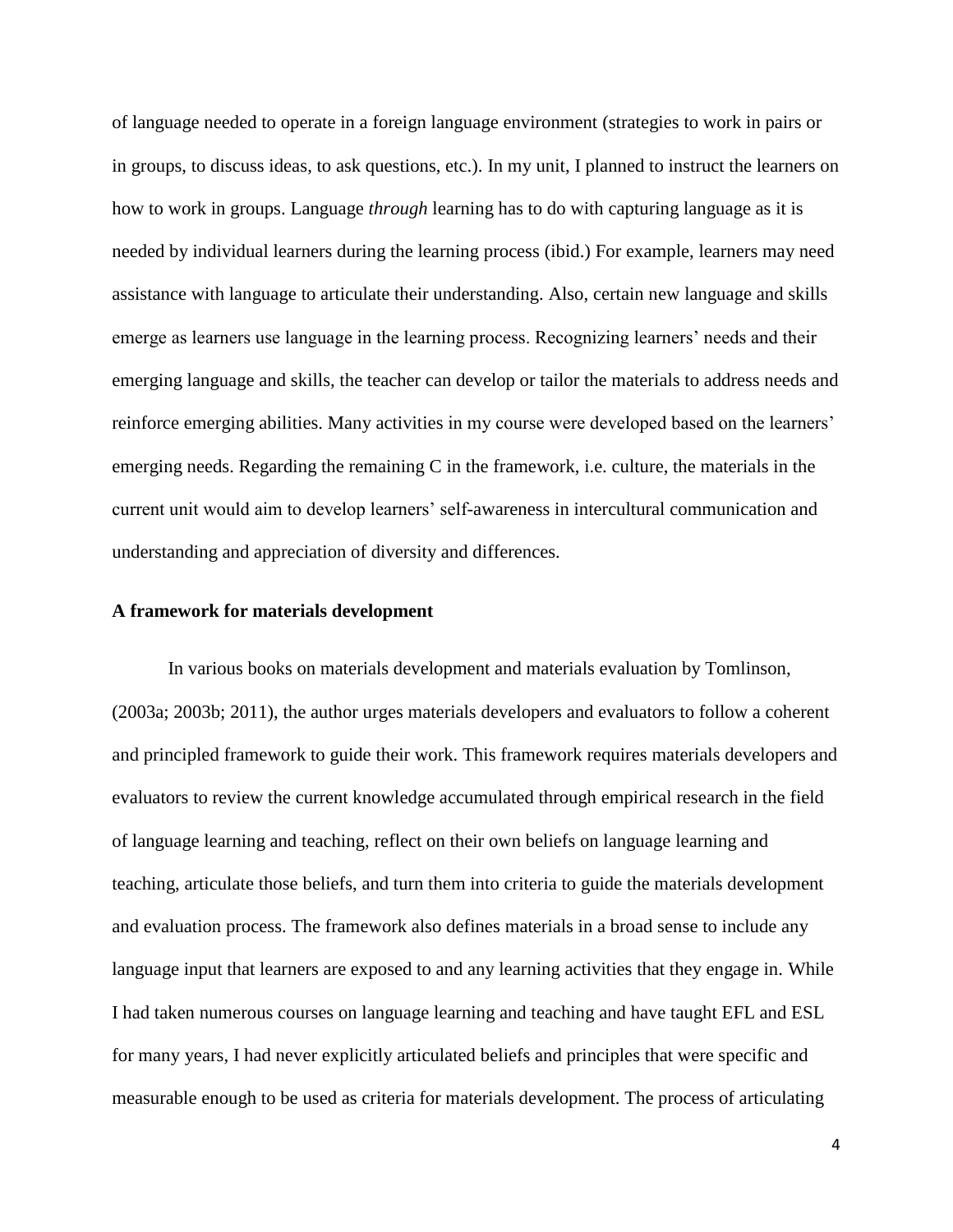my beliefs and writing the criteria for materials development was useful for me to review and reflect on various concepts and frameworks in second language learning and teaching that had likely influenced my pedagogical decisions. These concepts included input, output, interaction, cognition, noticing, feedback, learner motivation, engagement, meaning, and form. I followed the process and came up with 20 'universal criteria,' which were defined by Tomlinson (2003a) to be those that should be used for any materials development projects. These criteria were influenced by Tomlinson's (2003a) list of criteria but were also what I strongly believed in. I also came up with local criteria that reflect my specific knowledge of the particular context and learners. Below are some examples of my universal criteria.

- To what extent are the materials likely to provide learners exposure to comprehensible language input?
- To what extent are the materials likely to engage learners affectively?
- To what extent are the materials likely to engage learners cognitively?
- To what extent are the materials likely to provide learners opportunities to respond personally to the content of the input?

### **Collaborative dialogue and online technologies**

Apart from beliefs that have been transformed into specific criteria for materials development, I've been fascinated by the concept 'peer-to-peer collaborative dialogue' (Swain et al., 2002 for a review) with collaborative dialogue being defined as 'dialogue in which speakers are engaged in problem solving and knowledge building' (Swain, 2000, p. 102). Swain (2000), citing Wells (1999), elaborates on the concept of collaborative dialogue by explaining that an utterance can be looked at simultaneously as process and product: as 'saying' and as 'what is said.' To be specific, by 'saying,' the speaker is engaged in the cognitive act of making meaning.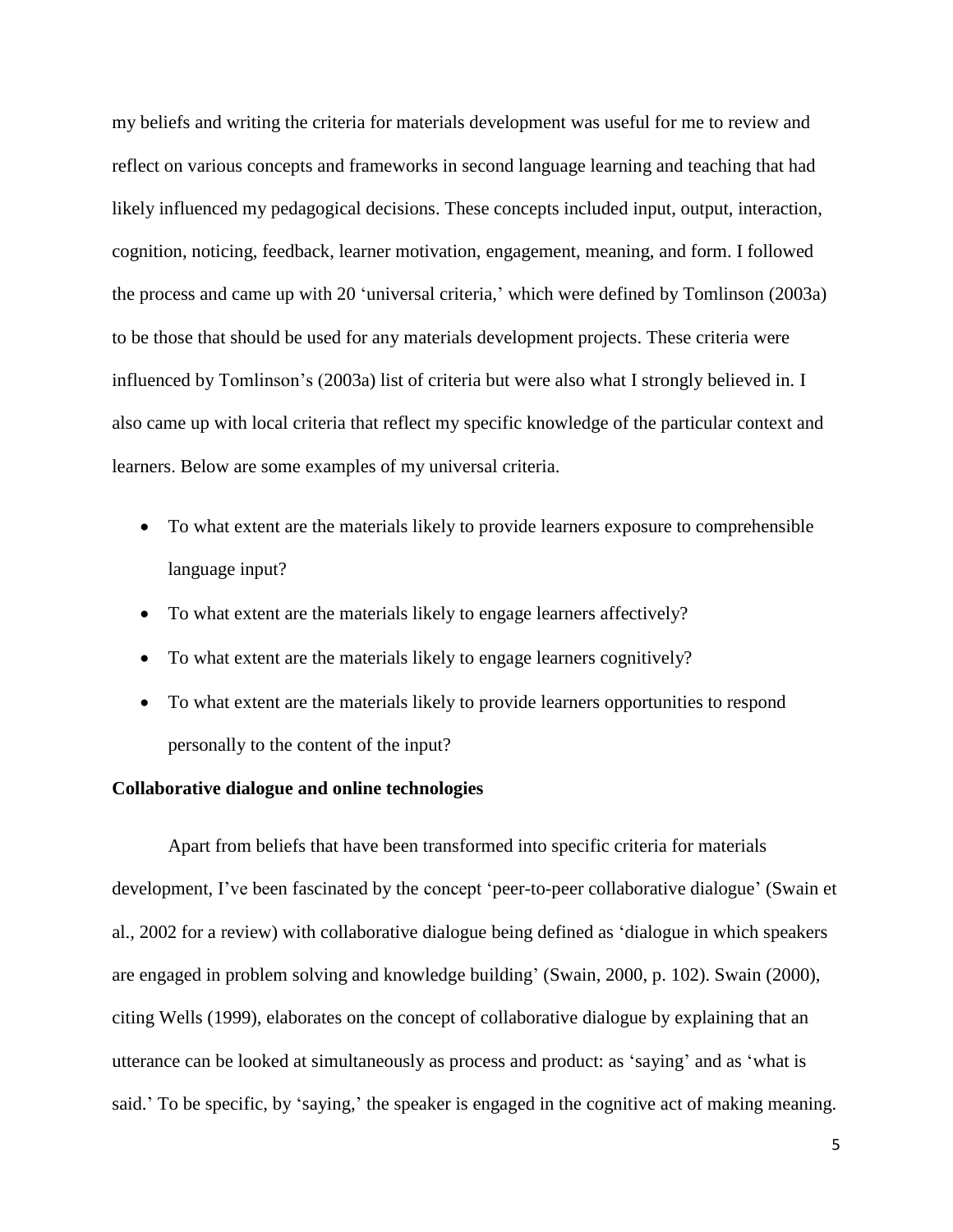Once he or she has spoken, the utterance becomes an object for further exploration by the speaker and others, a process through which content and linguistic knowledge are coconstructed.

Therefore, to facilitate learners' comprehension of language input, mastery of content knowledge, and increased control of the target language, I wanted my materials to encourage my students to articulate their understanding as well as interact and collaborate to co-construct their content and language knowledge. With the availability of online technologies such as discussion forum, text chat, and online glossary, learner-learner interaction and collaboration can be done inside the classroom as well as outside the classroom, face-to-face as well as online.

These technologies do not only extend learner-learner interaction and collaboration beyond the physical classroom walls, but also have the potential to mitigate the constraints of the classroom setting, such as teacher domination and linguistic anxiety among shy students. In addition, computer-mediated communication has been documented in the literature to provide learners more time to plan and monitor their output and produce more complex language (Kern, 1995; Warschauer, 1996). Also, the more permanent nature of written language in those media potentially allows the learners to review their language as a 'product' and the teacher to analyze the learners' emerging skills and needs.

In short, I would like my students to help one another to understand the content of the reading through collaborative dialogue. I would like them to be able to communicate complicated ideas in the content area. I would like them to produce more language. I would like them to also produce more complex language. And I would like them to collaborate to learn new language items through both classroom and online work.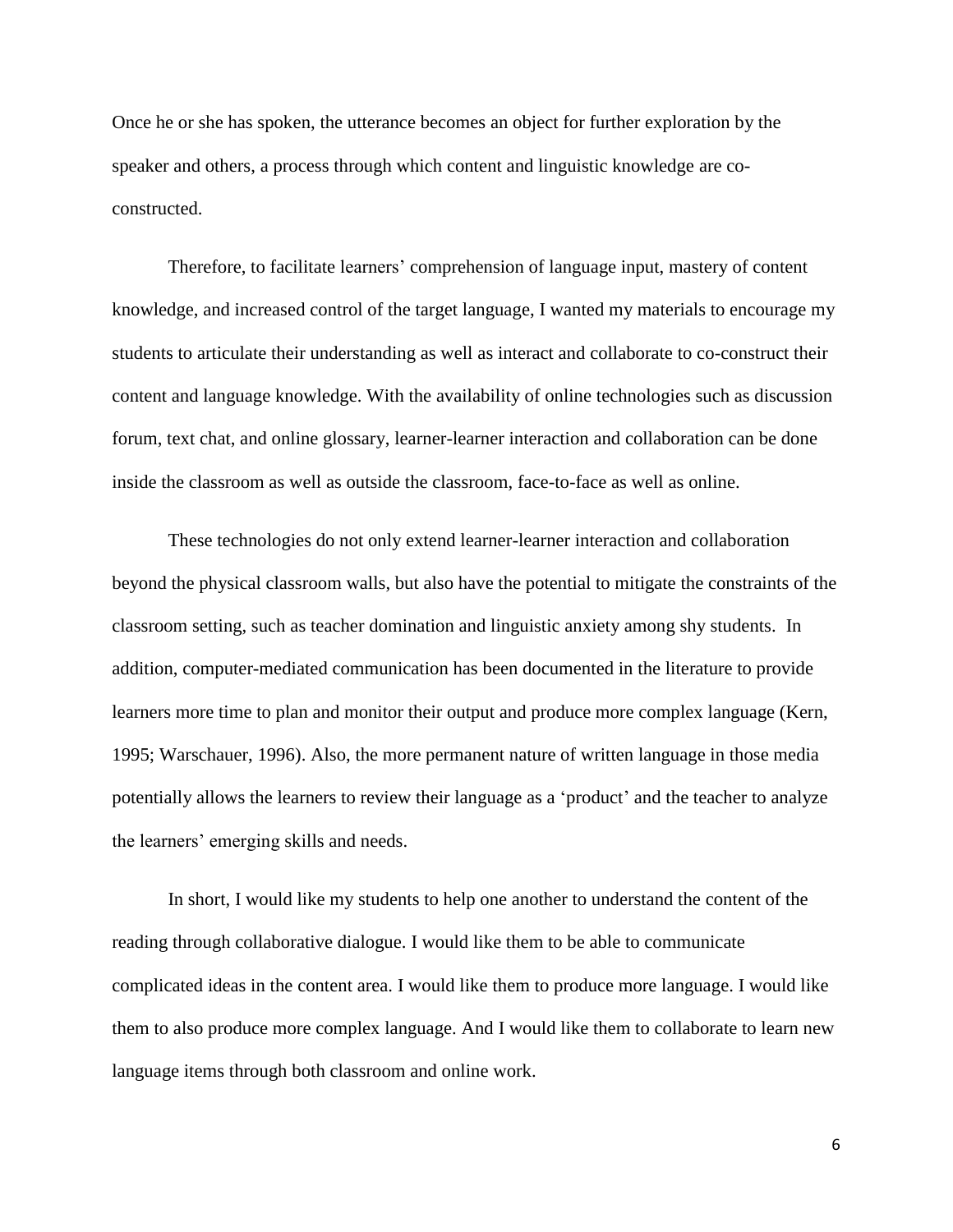### **Online technologies**

In the course I tried different technologies including synchronous text chat, discussion forum, VoiceThread, online glossary, and interactive vocabulary games on Quizlet. Synchronous (happening at the same time) text chat allows two or more people to 'talk' to one another by typing into a common window in real time. If you have an email account such as Gmail or Yahoo or a Facebook account, you can chat with other contacts on your list when you and your contacts are online at the same time. Our course management system, Moodle, has this feature. I can set up a chat room, and students enter the chat room to talk with one another.

Unlike synchronous text chat, communication in a discussion forum is asynchronous. In a discussion forum, a thread of exchanges is initiated when somebody starts a post and others reply to the post and to other participants' posts at their own time.

VoiceThread, as the name suggests, allows people to engage in a thread of voice exchanges. A thread can be started when somebody posts a talk and others respond to the first post or to previous posts. Similar to the discussion forum, the exchange is asynchronous.

Moodle also allows teachers to set up an online glossary, where teachers and students can create dictionary-like entries by entering a concept, a definition or definitions, and examples for the concept. The entries can be searched or browsed alphabetically and by the author.

Quizlet is a website where teachers and students can create sets of words with definitions and/ or examples. Based on the sets, Quizlet will create flashcards, games, and tests for students to study the sets.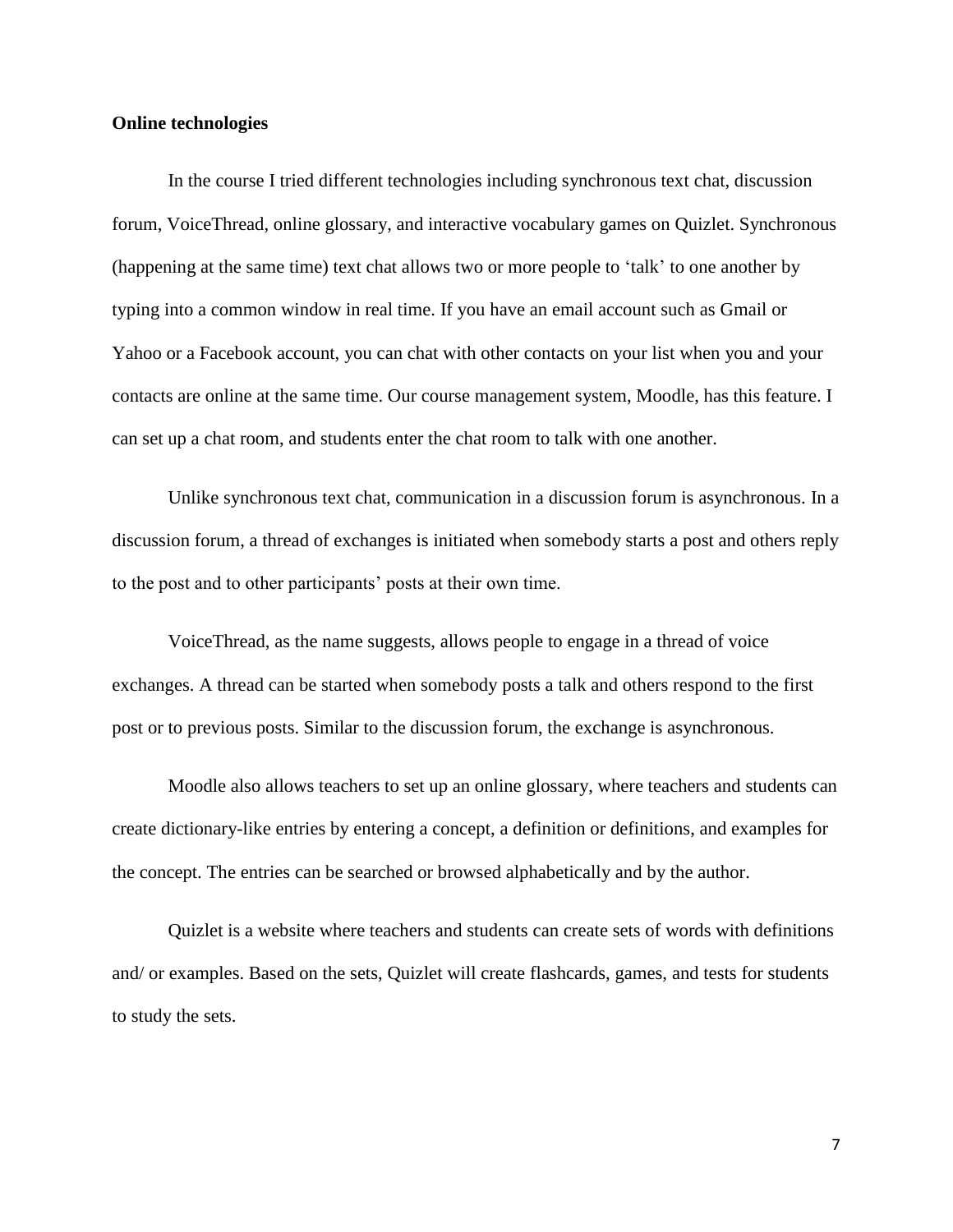I tried those tools because of their potential to encourage learner interaction, collaboration, and contribution. Based on students' participation and feedback, among those tools activities on the discussion forum and the online glossary were the most successful in the course.

The next sections describe a unit of materials on identity and intercultural communication and a lesson that aimed at engaging the learners in thinking about the topic, articulating their personal responses to some personal stories, and learning content and language. Various webbased activities will then be explained and evaluated.

## **A unit of materials and a lesson**

When I taught the course, I taught a group of 11 Japanese students. The course lasted for 7 weeks. Students met for four hours in the classroom and two hours online every week. A unit on identity and intercultural communication presented here was taught in over two weeks. The unit objectives included objectives relating to the 4Cs framework. The materials were developed to meet the 20 universal criteria and five local criteria previously mentioned. Overall, the materials consisted of the following major activities: discussion of the concept identity; a reading on social and cultural identities; a reading on racial and ethnic diversity in the U.S. followed by student group presentations; discussion of stereotypes, prejudice, and discrimination; and further readings with summaries and personal responses.

In the first lesson in the unit, learners were encouraged to think about the concept 'identity,' relate to others' personal stories of identity transformation and conflicts, and express their personal responses to the stories. Below were the instructions given to the learners in the lesson.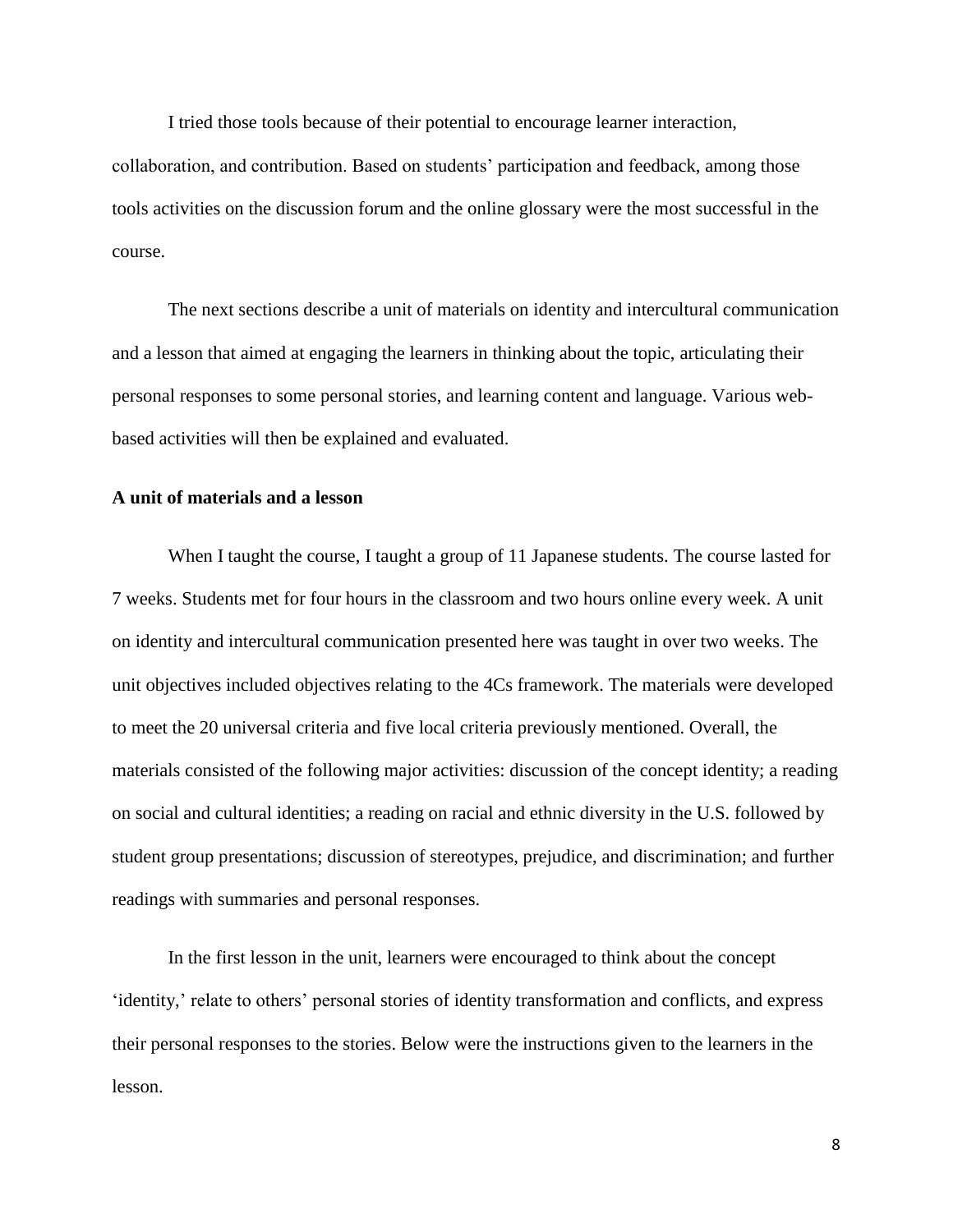- 1. In this unit, we are going to focus on identity and intercultural communication. We are going to discuss the concept; categories of social and cultural identities; and stereotypes, prejudice, and discrimination as related to social and cultural identities. We are going to do various readings and you will work individually and collaboratively to complete tasks related to the readings.
- 2. What is identity? Simply put, identity is the concept of who we are. Think about words that can describe you. Think about what groups you belong to. Complete the following sentence with as many words as possible.

 $I$  am (a) \_\_\_\_\_\_\_\_, a \_\_\_\_\_\_\_, a \_\_\_\_\_\_\_\_

As you can see we are many different things at the same time. We are different things at different times to different people.

- 3. Read the following stories. While you read, imagine yourself in those situations. What do you learn about the concept identity from the excerpts? I'd like us to read 2 stories aloud and 3 stories in silence.
- 4. Now talk in pairs. What do you feel about the authors of the stories? What would you like to say to them?
- 5. Now look at the stories again and think about the concept identity. How can you describe it?
- 6. Ok, so time is up for today's class. I'm going to give you a 5-page reading about different social and cultural identities. However, each of you won't have to read all five pages because you are going to collaborate and help one another understand the reading. We are going to have 2 groups. Group 1 is going to read about gender, sexual, and age identities.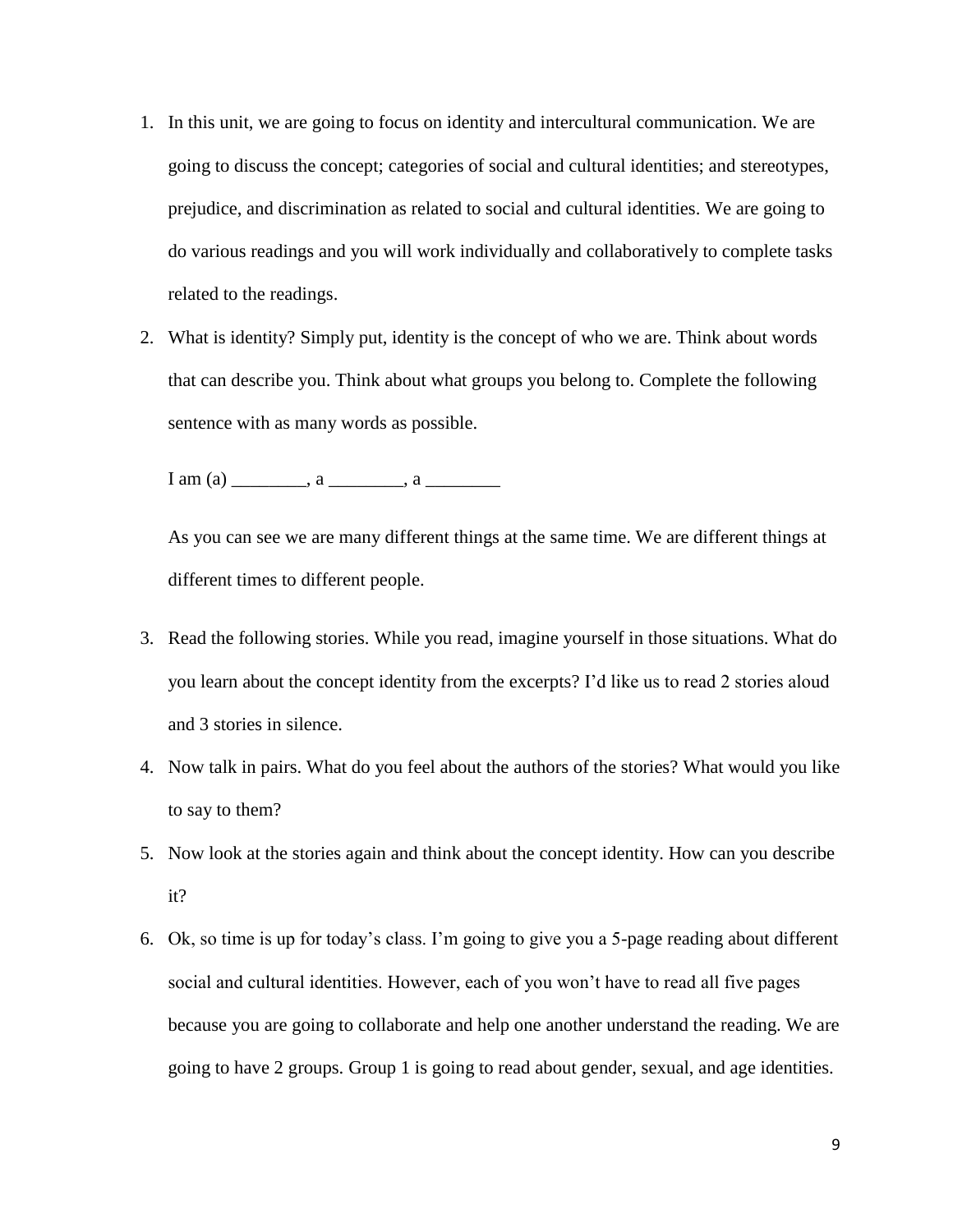Group 2 is going to read about racial and ethnic identities. When we meet in class the next time, you're going to work with people from the other group to share your understanding of the reading. I have questions to guide your reading here, and I'd like members from each group to also collaborate at home to answer the questions.

### **Web-based activities**

In the following lessons, I asked students to discuss in groups in the chat room. I gave them questions about the reading as suggestions of what they could discuss. Although students did participate and could find the answers to the questions, there was lack of interaction. They simply divided the questions among themselves and answered them individually. At least in my course, it was not effective for the task I set up. This makes me think synchronous text chat may not be so effective in encouraging interaction and collaboration outside the classroom. Students may not be interested in chatting about 'serious' matters. I remember I really enjoyed chatting in English when I came to the U.S as a student. But maybe it was because I was chatting with people who interested me instead of chatting with classmates to answer questions about required readings.

Discussion forum, on the other hand, was effective in facilitating interaction and language production in my course. In this course, I used a discussion forum for students to post their answers to reading questions and personal thoughts on the reading. The posts showed that the students could locate relevant information from the reading. They interpreted the reading. They expressed personal opinions. They shared their experiences. They wrote good summaries. They commented on one another's posts. I also had opportunities to give comments and feedback. Their face-to-face discussion following the online discussion was fruitful and lively.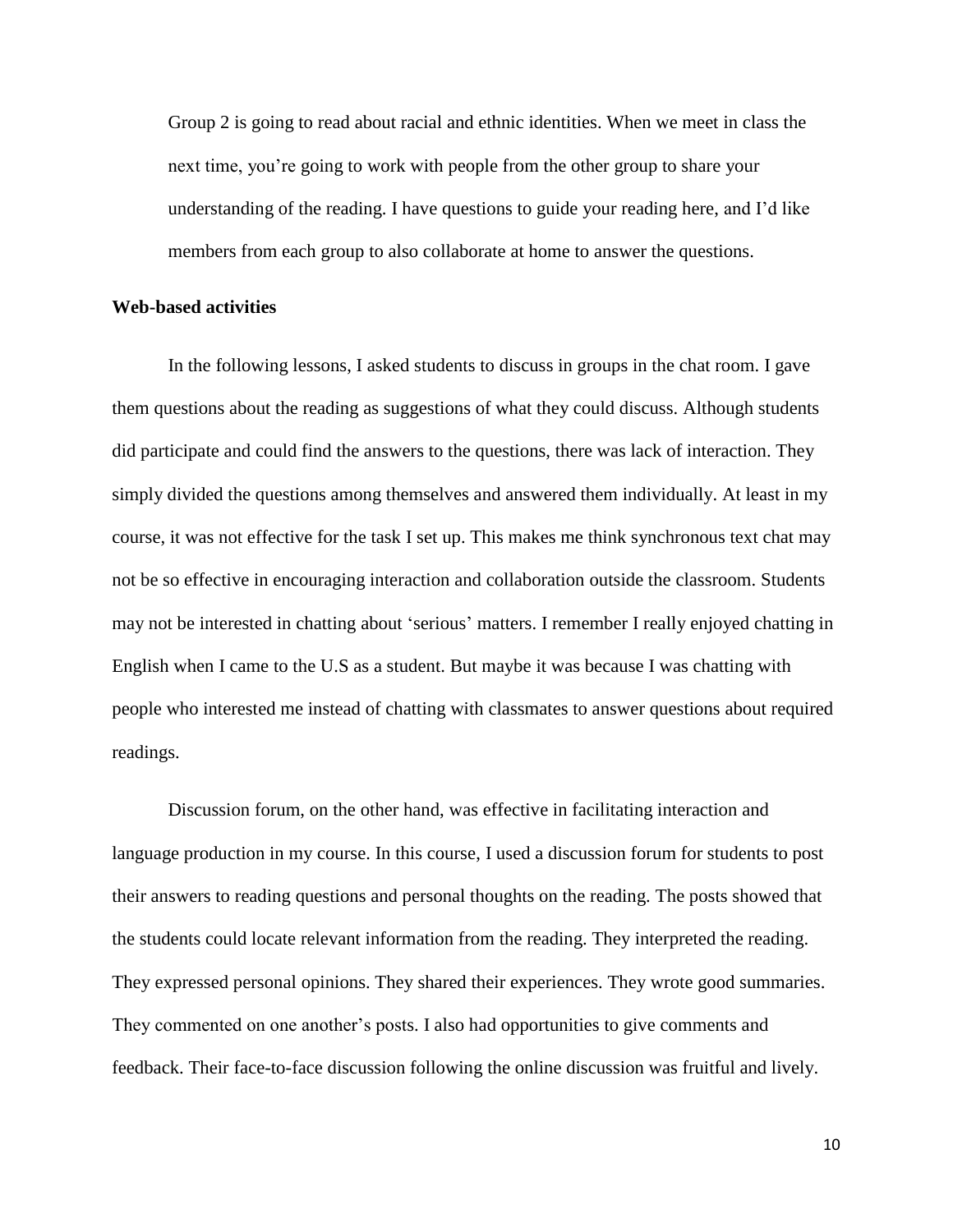The asynchronous nature and the relative interactivity of the technology were a good combination for my group of students.

Reading the students' posts on the discussion forum, I also found opportunities to capture their emerging language and skills (in other words, language *through* learning). Students needed new vocabulary to express their ideas. They needed some instruction in how to paraphrase ideas. They needed to learn how to elaborate on their understanding of the content by giving further explanations and examples. Recognizing students' needs, I could then tailor follow-up activities to further develop those skills and language.

Online glossary was another successful task in the course. At the end of each week, I asked students to create entries in an online dictionary to document new words and concepts that they learned. This is one of the features of Moodle, our course management system. Each student had to submit three entries, and they could not have the same words or concepts that others had submitted. I commented on their entries and developed activities that helped them to learn the new words and concepts. They seemed to like this project. Their self-assessment and the final exam showed they started to acquire the new words through repeated encounters in the readings and intentional vocabulary learning through the lists they generated and exercises the students and I created.

In conclusion, regarding the use of technologies, learner-learner interaction on the computer is mediated by the medium. A task designed with a particular technology needs to consider not only general principles of language teaching and learning, but also the affordances, i.e. the opportunities that the technology offers and its effect on communication, as well as its constraints; learner experience and perceptions of the technology; and other factors that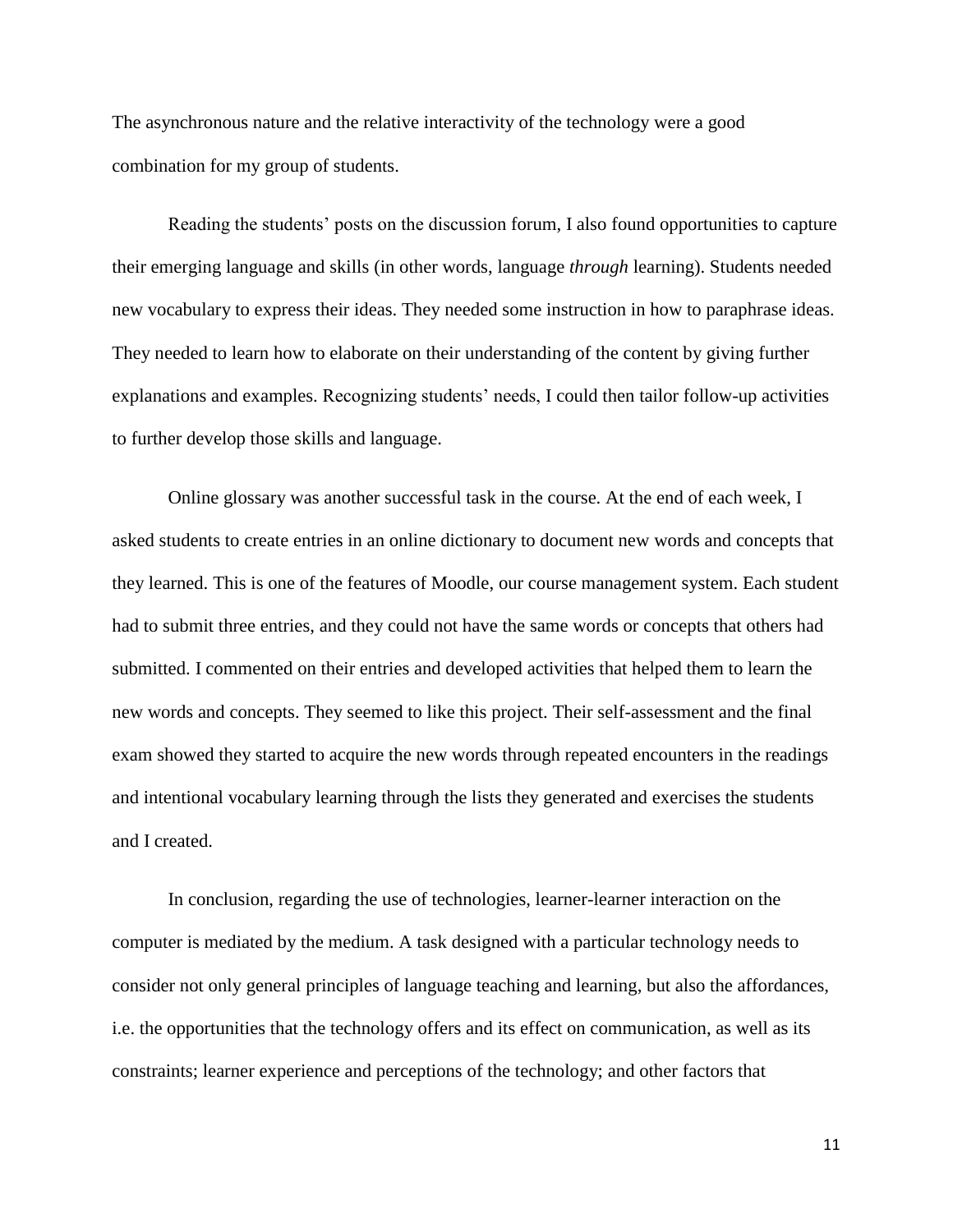contribute to their task performance. The integration of technology in my course was successful only to a certain extent as success was gauged by the amount of communication, the content knowledge the learned displayed, and the quality of language they produced.

### **Final thoughts**

As teachers, we regularly encounter new concepts and frameworks through reading, interacting with colleagues, and attending professional development activities. In a course on language and culture, the CLIL approach helped me to determine the objectives of my materials. The concept 'collaborative dialogue' helped me to think of ways to facilitate learner-learner interaction and knowledge co-construction. A principled materials development framework helped me to crystalize my knowledge and beliefs into specific criteria that guided my selection and development of materials. Technologies provided me with specific tools for organizing activities that encouraged interaction beyond the classroom walls. Reflection on and articulation of my beliefs and principles pushed me to constantly think of how to engage learners in ways that best facilitate their content knowledge development as well as their language acquisition and development. The process also helped me to grow as a reflective teacher.

### **References:**

- Coyle, D., Hood, P & Marsh, D. (2010). *CLIL: Content and language integrated learning.* Cambridge, UK: Cambridge University Press.
- Kern, R. G. (1995). Restructuring classroom interaction with networked computers: Effects on quantity and quality of language production. *The Modern Language Journal, 79*, 457–6.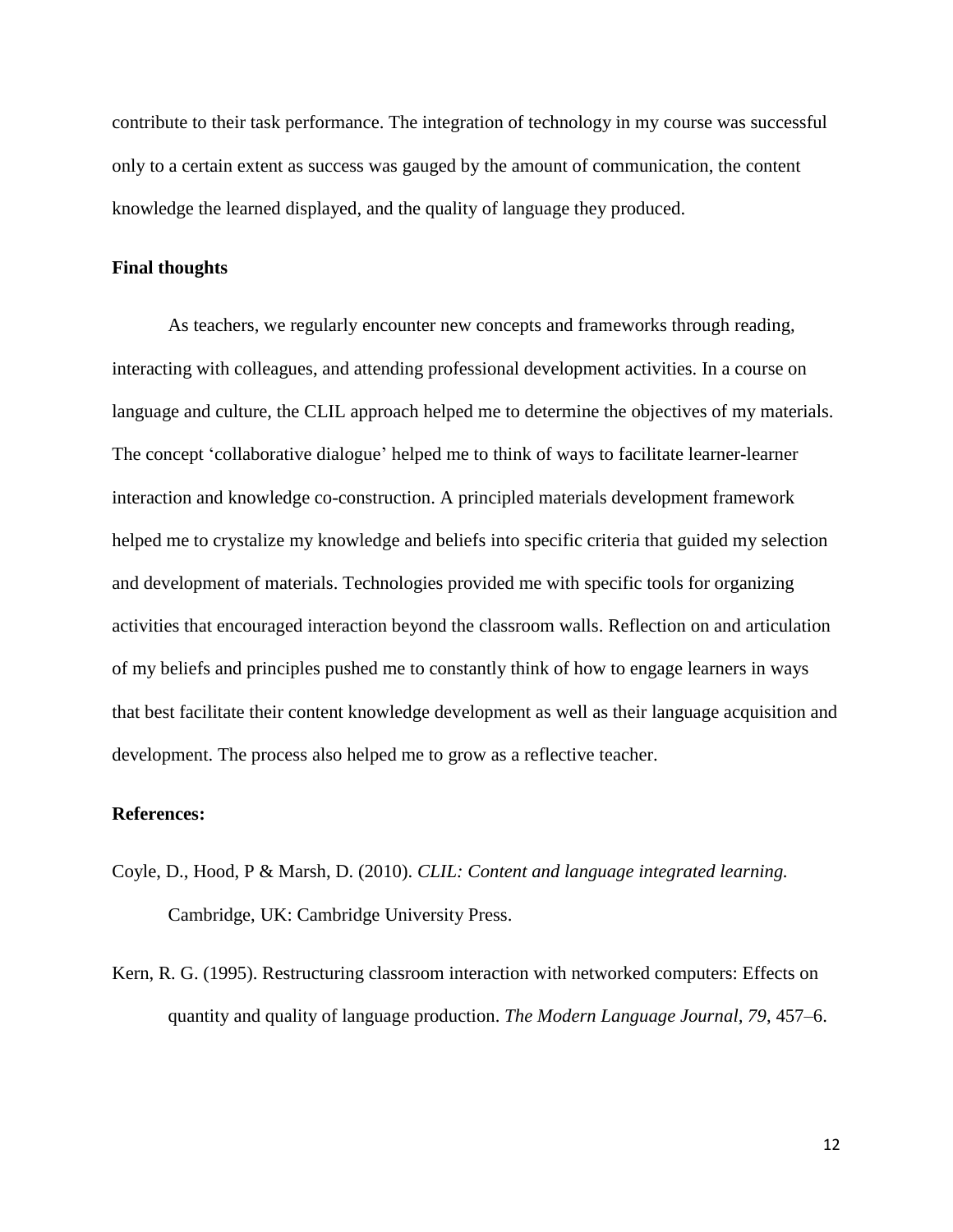- Swain, M. (2000). The output hypothesis and beyond: mediating acquisition through collaborative dialogue. In Lantolf, J.P. (ed.), *Sociocultural Theory and Second Language Learning*. Oxford: Oxford University Press, 97–114.
- Swain, M., Brooks, L. and Tocalli-Beller, A. (2002). Peer-peer dialogue as means of second language learning. *Annual Review of Applied Linguistics*, *22*, 171–85.
- Tomlinson, B. (2003a). Materials evaluation. In B. Tomlinson (ed.), *Developing materials for language teaching.* London: Continuum, 15-36.
- Tomlinson, B. (2003b). Developing principled frameworks for materials development. In B. Tomlinson (ed.), *Developing materials for language teaching.* London: Continuum, 107- 129.
- Tomlinson, B. (2011). Introduction: principles and procedures of materials development. In B. Tomlinson (ed.), *Materials development in language teaching*. 2<sup>nd</sup> edn. Cambridge: Cambridge University Press, 1-31.
- Warschauer, M. (1996). Comparing face-to-face and electronic discussion in the second language classroom. *CALICO Journal*, *13*, 7-25.

# **Bio:**

Linh Phung is the Head of English Language Program at Chatham University in Pittsburgh, Pennsylvania, U.S.A., which offers English language instruction to international students at the university. She has taught EFL and ESL in various institutions in Vietnam and the U.S. She is currently serving as Past President of Three Rivers TESOL, an affiliate of TESOL International